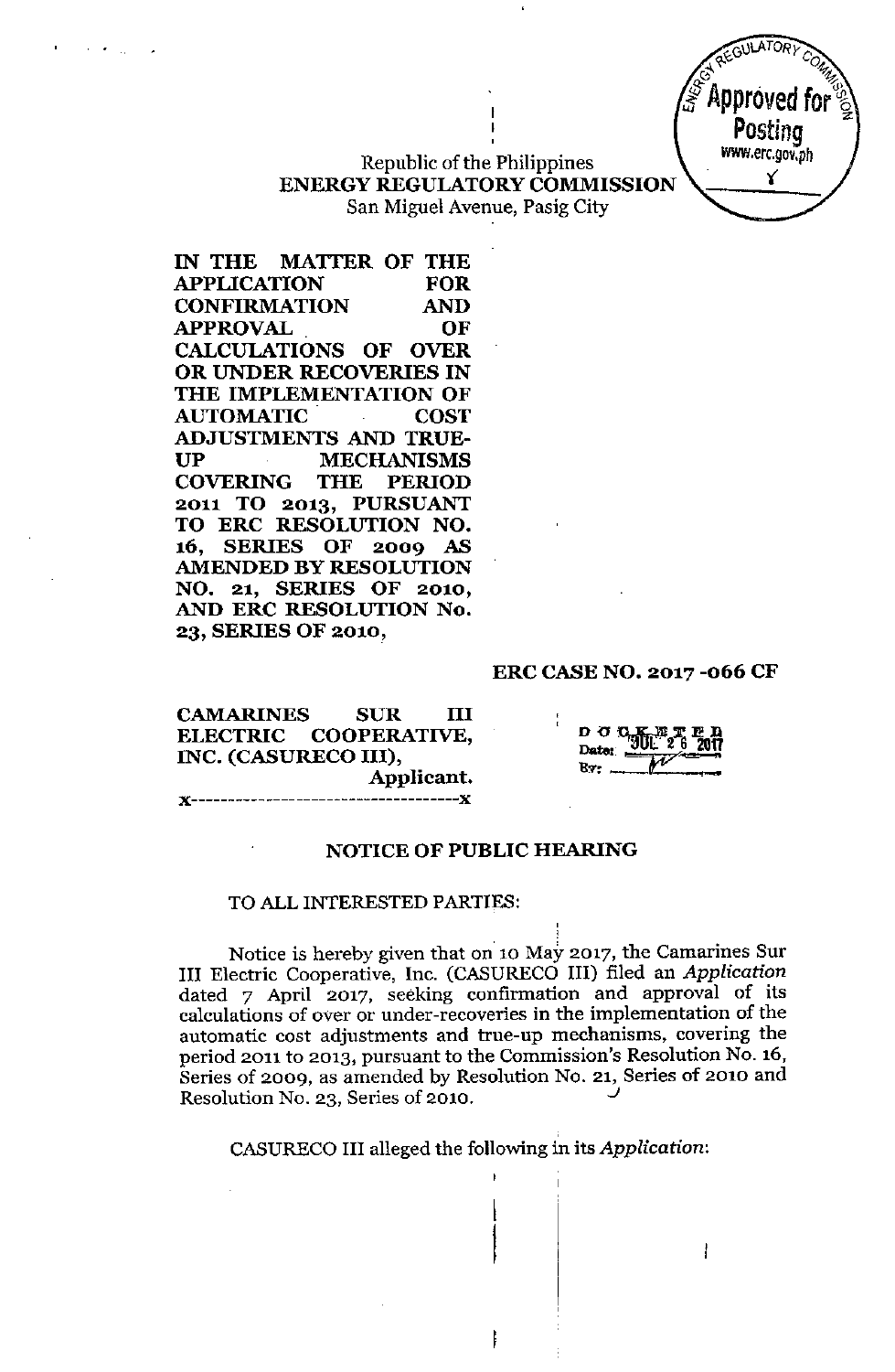1, CASURECO III is a non-stock, non-profit electric cooperative, duly organized and existing under and by virtue of the laws of the Republic of the Philippines, with principal office at San Isidro, lriga City, Camarines Sur;

2. It holds an exclusive franchise. from the National Electrification Commission, to operate an electric light and power distribution service in Iriga City and certain municipalities of the province of Camarines Sur, namely: Baao, Buhi, Bula, Bato, Balatan and Nabua.

### LEGAL BASES FOR THE APPLICATION

3. ERC Resolution No. 16, Series of 2009 as amended by Resolution No. 21, Series of 2010 establishes the procedure for the automatic recovery or refund of pass through costs and the confirmation process that would govern the automatic cost adjustment and true-up mechanisms approved by the Honorable Commission, with the objective of ensuring'appropriate recovery of the pass through costs in an efficient manner and to put in place a fair and transparent process for the confirmation of the automatic cost adjustments implemented by Distribution Utilities and the true-up of other pass-through charges, involving Generation Rate, Transmission Rate, System Loss Rate, Lifeline Rate Recovery, Inter-Class Cross-Subsidy Removal, or Treatment of Prompt Payment Discount, as the case may be;

4. On the other hand, ERe Resolution 23, Series of 2010, adopts the rules implementing the discounts to qualified senior citizen end-users and subsidy from subsidizing end-users on electricity consumption;

5. Foregoing resolutions further require the distribution utilities to file their respective consolidated applications once every three (3) years. Hence, the filing of the instant application, covering the period January 2011 to December 2013.

### OVER OR UNDER RECOVERIES OF ALLOWABLE COSTS

,

I I I I

6, Applying the fomnlas provided under Resolntion 16, Series of 2009 as amended by Resolution 21, Series of 2010 and Resolution 23, Series of 2010, applicant made calculations of the over recoveries charged or underrecoveries incurred as against its customers, in the implementation of certain automatic cost adjustments and true-up mechanisms, covering the period January 2011 to December 2013;

7. The results of its calculations are presented hereunder, as follows: ,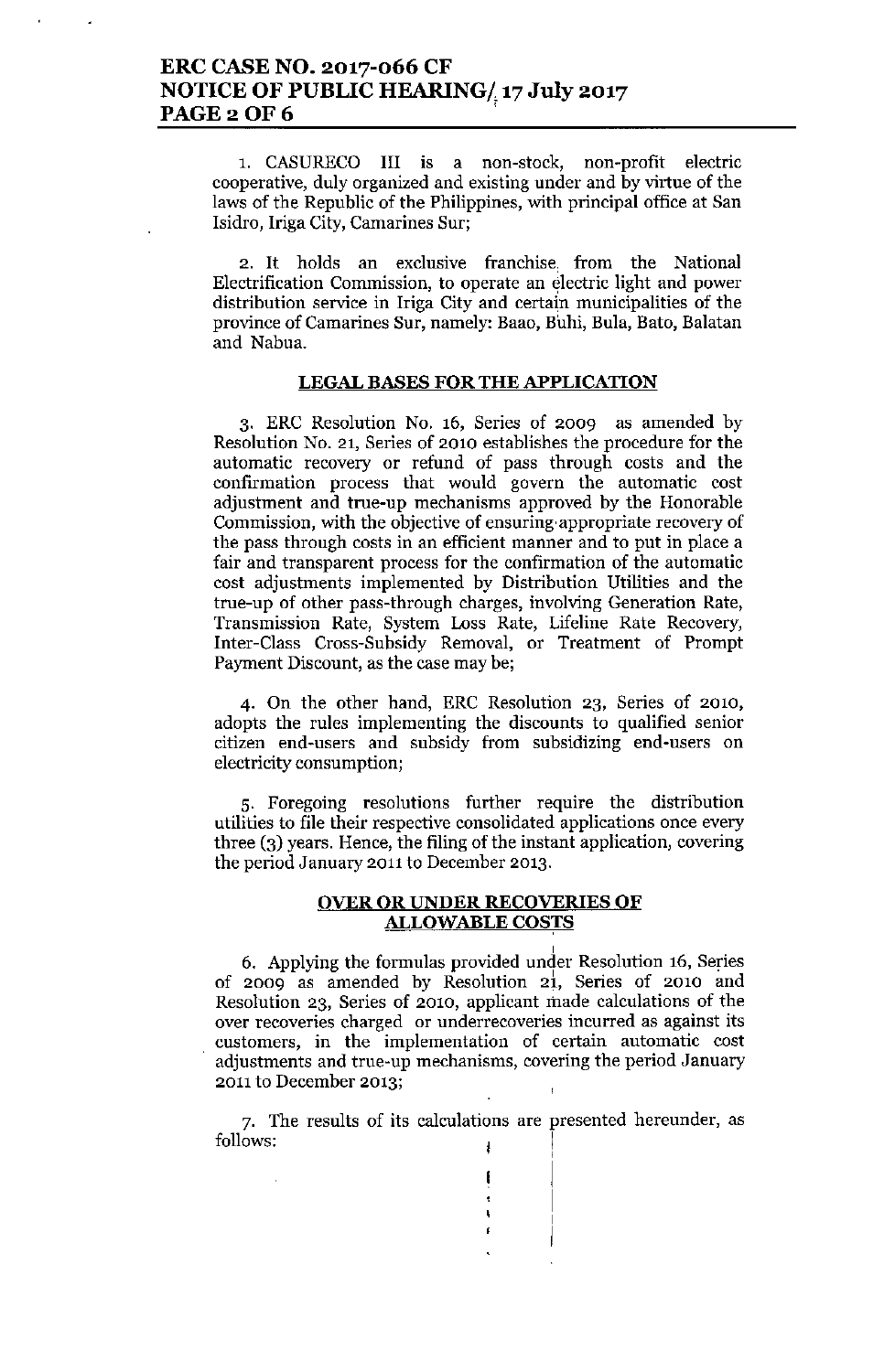# **ERC CASE NO. 2017-066 CF NOTICE OF PUBLIC HEARING/ 17 July 2017** PAGE 3 OF 6

J,

|                                                 | <b>Allowable</b><br>Cost (PhP) | Actual<br><b>Revenue</b><br>(PhP) | (Over)/Under<br>Recovery<br>(PhP) |
|-------------------------------------------------|--------------------------------|-----------------------------------|-----------------------------------|
| Generation<br>Rate<br>(GR)                      | 935,781,333.16                 | 929,409,000.18                    | 6,372,332.99                      |
| <b>Transmission Rate</b><br>(TR)                | 230,510,260.02                 | 226,027,008.92                    | 4,483,251.09                      |
| System Loss Rate<br>(SLR)                       | 197,410,149.88                 | 183,055,986.02                    | 14,354,163.86                     |
|                                                 | <b>Discount</b><br>(PhP)       | Subsidy<br>(PhP)                  |                                   |
| Lifeline Rate (LR)                              | 15,236,239.61                  | 18,166,895.39                     | (2,930,655.78)                    |
| Citizen<br>Senior<br>Discount<br>and<br>Subsidy | 195,190.97                     | 310,113.61                        | (114, 922.65)                     |
| Net Results                                     | 1,379,133,173.64               | 1,356,969,004.12                  | 22, 164, 169.52                   |

### **SUPPORTING** DATA AND **DOCUMENTS**

8. **In** support of the foregoing, applicant is submitting the **following data and documents covering the period January 2011 to December 2013, attached hereto and** made. integral **parts hereof as** follows:

| <b>FOLDER</b>       | <b>ANNEX</b><br><b>MARKINGS</b> | <b>NATURE OF DOCUMENT</b>                                                                               |  |  |
|---------------------|---------------------------------|---------------------------------------------------------------------------------------------------------|--|--|
| Folder <sub>1</sub> | Annex<br>A                      | Summary of over/under recoveries computation<br>for the entire period (Per charges and yearly<br>basis) |  |  |
|                     | Annex<br>B                      | Proposed scheme of refund/collect using the<br>latest kWh sales                                         |  |  |
| Folder <sub>2</sub> |                                 | SUPPLIER AND TRANSMISSION DATA                                                                          |  |  |
|                     | Annex<br>C                      | Fully accomplished Supplier and<br>Transmission Data Sheet for the year                                 |  |  |
|                     | Annex<br>D                      | Power Bills from Suppliers (Power bill, proof of<br>payment, Adjusted bill/Debit or Credit Memo)        |  |  |
| Folder 3            | STATISTICAL DATA                |                                                                                                         |  |  |
|                     | Annex<br>E                      | Fully accomplished Statistical Data Sheet for the<br>year                                               |  |  |
|                     | Annex<br>F                      | Summary of Pilferage Cost Recoveries/<br>Manifestation if no PCR                                        |  |  |
|                     | Annex<br>G                      | Report of implemented Other Adjustments                                                                 |  |  |
|                     | Annex<br>H                      | $MFSR - Sections A, B$ and E                                                                            |  |  |
| Folder 4            |                                 | <b>ACTUAL IMPLEMENTED RATES DATA</b>                                                                    |  |  |
|                     | Annex                           | Fully accomplished Actual implemented Rates                                                             |  |  |
|                     |                                 | Data Sheet for the year                                                                                 |  |  |
|                     | Annex                           | Fully accomplished Lifeline Discount Sheet for                                                          |  |  |
|                     | .T                              | the year '                                                                                              |  |  |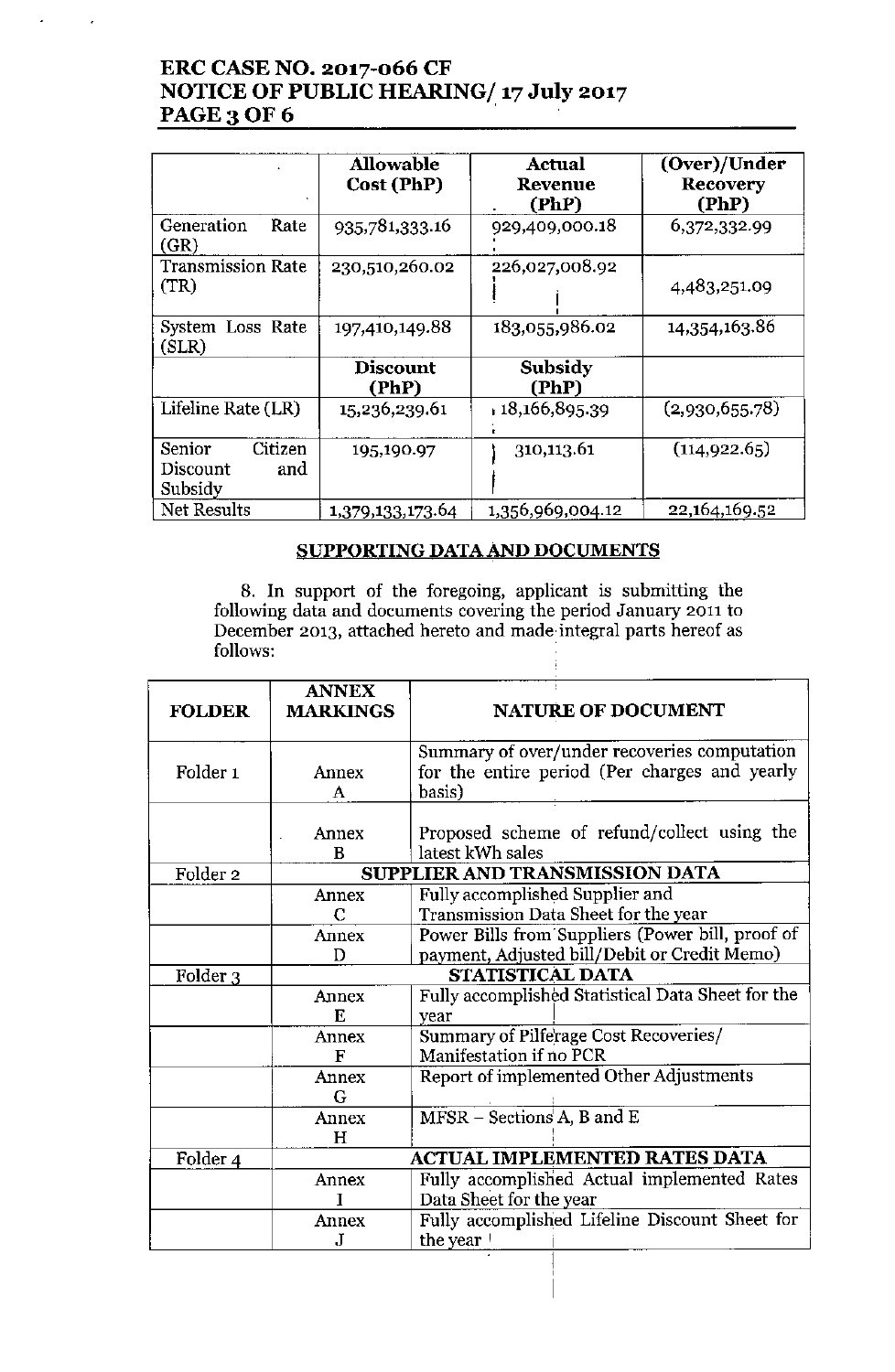# ERC CASE NO. 2017-066 CF NOTICE OF PUBLIC HEARING/ 17 July 2017 **PAGE 4 OF 6**

|                     | Annex | Fully accomplished Senior Citizen Discount                                   |  |
|---------------------|-------|------------------------------------------------------------------------------|--|
|                     | К     | Sheet for the year                                                           |  |
|                     | Annex | Consumer bills per customer class                                            |  |
|                     |       | (Non-Lifeliner)<br>Consumer bills per Lifeline Bracket (Lifeliner)           |  |
|                     | Annex |                                                                              |  |
|                     | М     |                                                                              |  |
|                     | Annex | Senior Citizen consumer bills                                                |  |
|                     | N     |                                                                              |  |
| Folder <sub>5</sub> |       | <b>OTHER DOCUMENTS</b>                                                       |  |
|                     | Annex | Submitted URR for the year                                                   |  |
|                     |       |                                                                              |  |
|                     | Annex | Computation on how the computed<br>pass-                                     |  |
|                     | P     | through charges were derived (if not<br>implementing the URR-computed rates) |  |

9. Additionally, applicant is submitting herewith in support of the instant application, the required electronic copies of the Application and the foregoing data and documents.

I 10. Further, in compliance with the pre-filing requirements of the Honorable Commission, applicant is likewise submitting the following documents, to form integral parts hereof, to wit:

| <b>ANNEX</b><br><b>MARKINGS</b> | <b>NATURE OF DOCUMENT</b>                                 |
|---------------------------------|-----------------------------------------------------------|
| Annexes Q                       | Proof of furnishing copies of the Application to the      |
| and series                      | Sangguniang Panlungsod of Iriga City and Sangguniang      |
|                                 | Panlalawigan of Camarines Sur                             |
| Annexes R                       | Proof of publication of the Application in a newspaper in |
| and series                      | circulation in CASURECO III's franchise area.             |

11. Considering the foregoing, it is respectfully prayed that applicant's calculations of over or under recoveries in the implementation of subject automatic cost adjustments and true-up mechanisms be confirmed and approved, 'and the cooperative be allowed to refund the over recoveries i or collect the under recoveries, as the case maybe, to or from its customers.

### **PRAYER**

I

**WHEREFORE,** premises considered, it is respectfully prayed of this Honorable Commission, that after due notice and hearing, CASURECO III's calculations of over or under recoveries in the implementation of subject automatic cost adjustments and true-up mechanisms covering the period January 2011 to December 2013, made pursuant to ERC Resolution 16, Series of 2009 as amended by Resolution 21, Series 6f 2010 and ERC Resolution 23, Series of 2011, be confirmed and approved) and the cooperative be allowed to refund the over recoveries or collect the under<br>recoveries, as the case maybe,  $\vert$  to or from its customers summarized as follows, to wit: i<br>!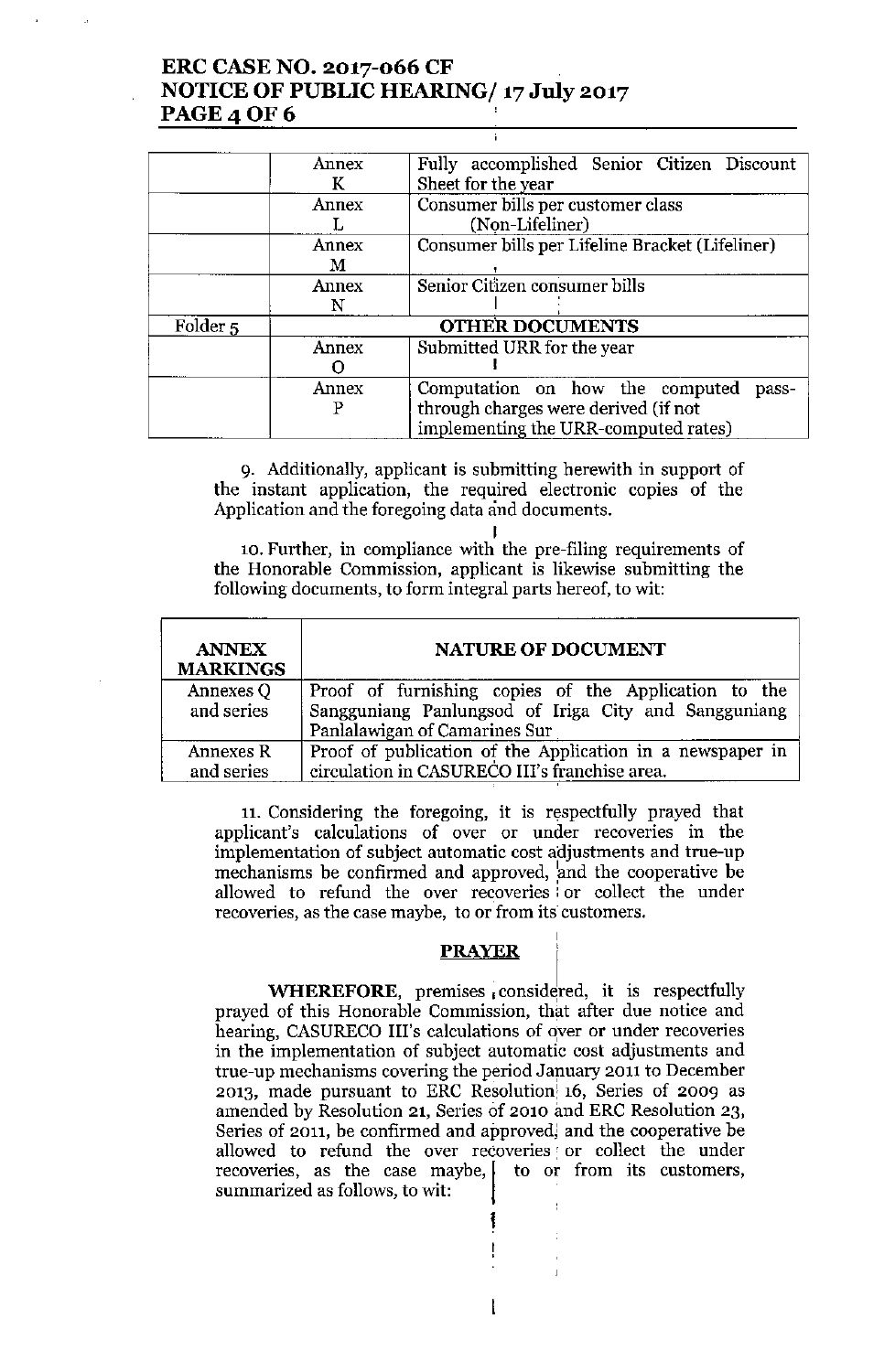# **ERCCASENO. 2017-066 CF NOTICEOF PUBLIC HEARING/ 17 July 2017 PAGE 5 OF 6**

|                                                 | Allowable<br>Cost (PhP)  | Actual<br>Revenue<br>(PhP) | (Over)/Under<br><b>Recovery</b><br>(PhP) |
|-------------------------------------------------|--------------------------|----------------------------|------------------------------------------|
| Generation<br>Rate<br>(GR)                      | 935,781,333.16           | 929,409,000.18             | 6,372,332.99                             |
| Transmission<br>Rate (TR)                       | 230,510,260.02           | 226,027,008.92             | 4,483,251.09                             |
| System Loss Rate<br>(SLR)                       | 197,410,149.88           | 183,055,986.02             | 14,354,163.86                            |
|                                                 | <b>Discount</b><br>(PhP) | Subsidy<br>(PhP)           |                                          |
| Lifeline Rate (LR)                              | 15,236,239.61            | 18,166,895.39              | (2,930,655.78)                           |
| Senior<br>Citizen<br>Discount<br>and<br>Subsidy | 195,190.97               | 310,113.61                 | (114, 922.65)                            |
| Net Results                                     | 1,379,133,173.64         | 1,356,969,004.12           | 22,164,169.52                            |

**Other reliefs, just and equitable in the premises are likewise** prayed for.

The Commission has set the *Application* for determination of compliance with the jurisdictional requirements, expository presentation, Pre-trial Conference, and presentation of evidence on 9 **August 2017 (Wednesday) at two o'clock in the afternoon (2:00 P.M.), at the ERC Hearing Room, 15th Floor, Pacific Center Building, San Miguel Avenue, Pasig City.**

**All** persons who have an interest in the subject matter of the instant case may become a party by filing with the Commission a verified Petition to Intervene at least five (5) days prior to the initial hearing and subject to the requirements under Rule 9 of the **2006** Rules of Practice and Procedure, indicating therein the docket number and title of the case and stating the following:

- 1) The petitioner's name and address;
- 2) The nature of petitioner's interest in the subject matter of the proceeding and the way and manner in which such interest is affected by the issues involved in the proceeding; and
- 3) A statement of the relief desired.